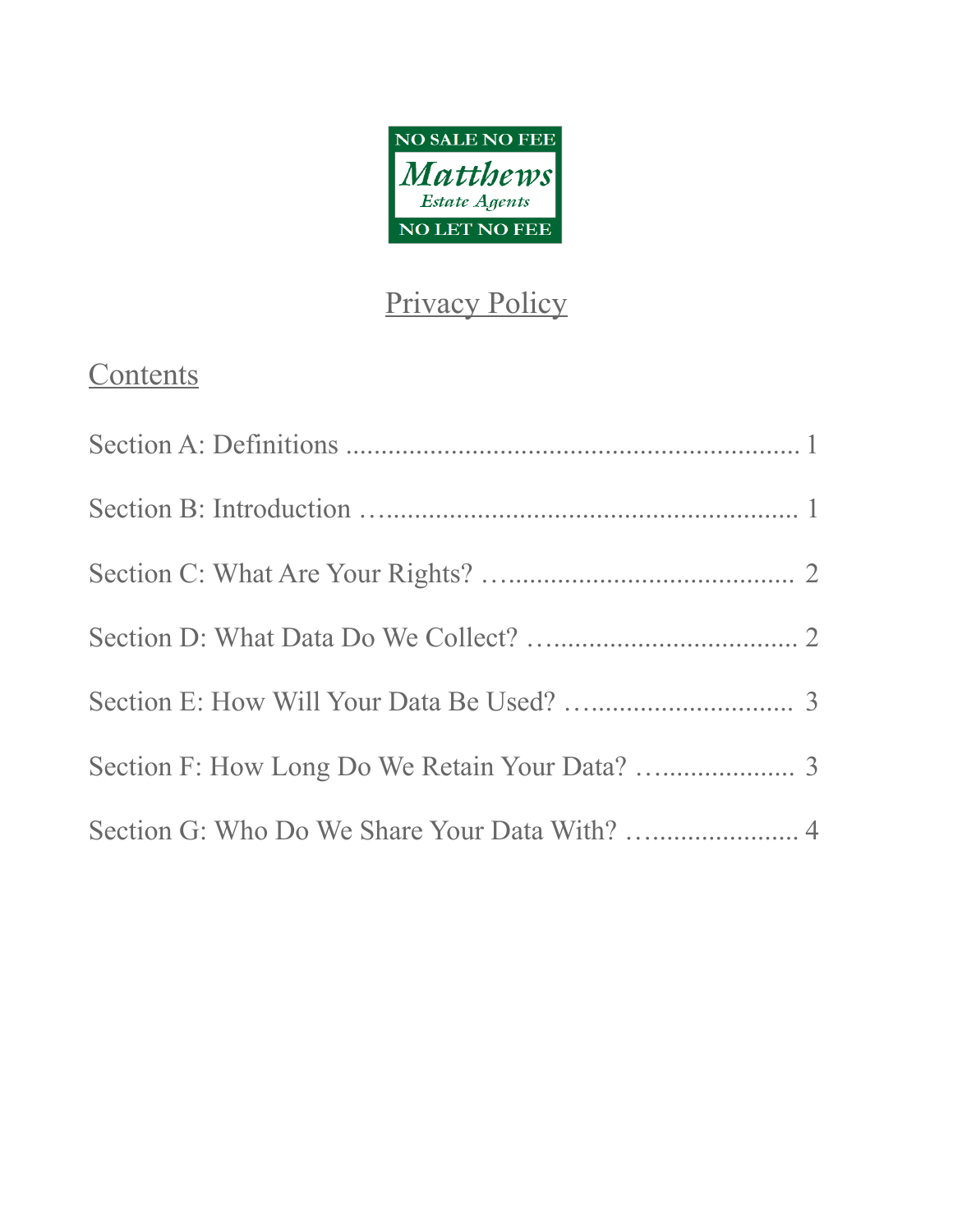### **Section A: Definitions**

**We/Us/Our** *Matthews Estate Agents*

**You/Your** *A user of the website*

**The Website** *[www.matthewsestateagents.com](http://www.matthewsestateagents.com/)*

**Data/Details** *Any information that a user of the website provides to us through any of the contact, enquiry, or registration pages or forms.*

### **Section B: Introduction**

The website is operated and managed by Matthews Estate Agents to offer and provide services to customers. When you submit your data through this website, it will be forwarded to the email address ['admin@matthewsestateagents.com'](mailto:) where a member of our team will act upon any of your enquiries where necessary. It may be essential for several members of our team to share your data with each other in order to fulfil your requirements.

Below we will provide further information on how your data may be collected and used. By submitting your data on our website you consent for us to do so. Please ensure that you have read and understand our privacy policy fully before submitting your data.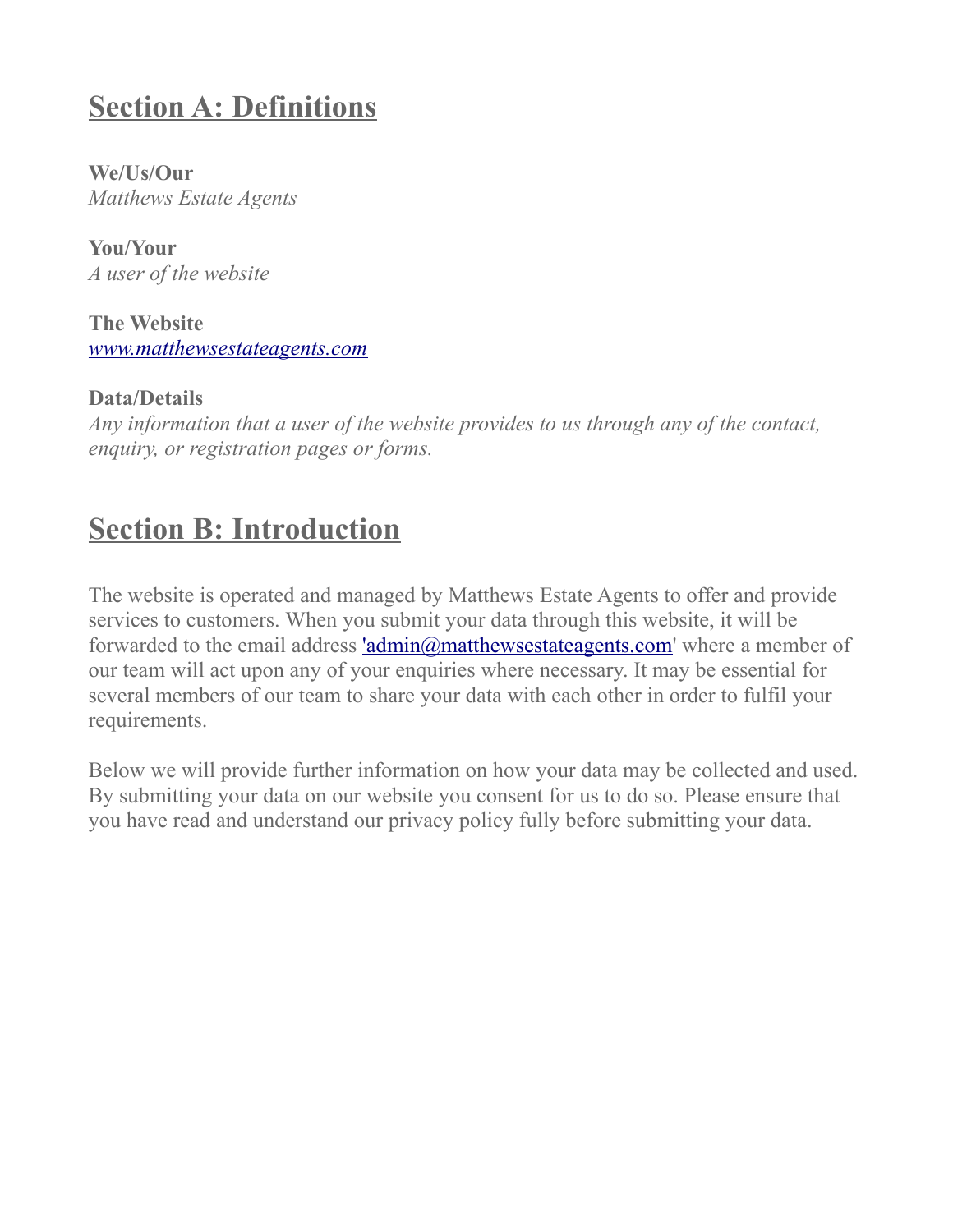### **Section C: What Are Your Rights?**

- You have the right to be notified of how your data will be used.
- You have the right to access a copy of your data that we are currently retaining.
- You have the right to amend any inaccuracies in the data we have collected.
- In circumstances where we aren't legally obligated to retain your data, you have the right to withdraw your consent to us using your data and request that we delete it.

# **Section D: What Data Do We Collect?**

During the course of your interactions with us, the information we collect from you may include but is not limited to:

- Your name
- Your landline and/or mobile telephone number
- Your email address
- Your postal address
- Copies of proof of your address
- Your date of birth
- Your payment and/or financial details
- Copies of valid photographic identification
- Your national insurance number (NiNo)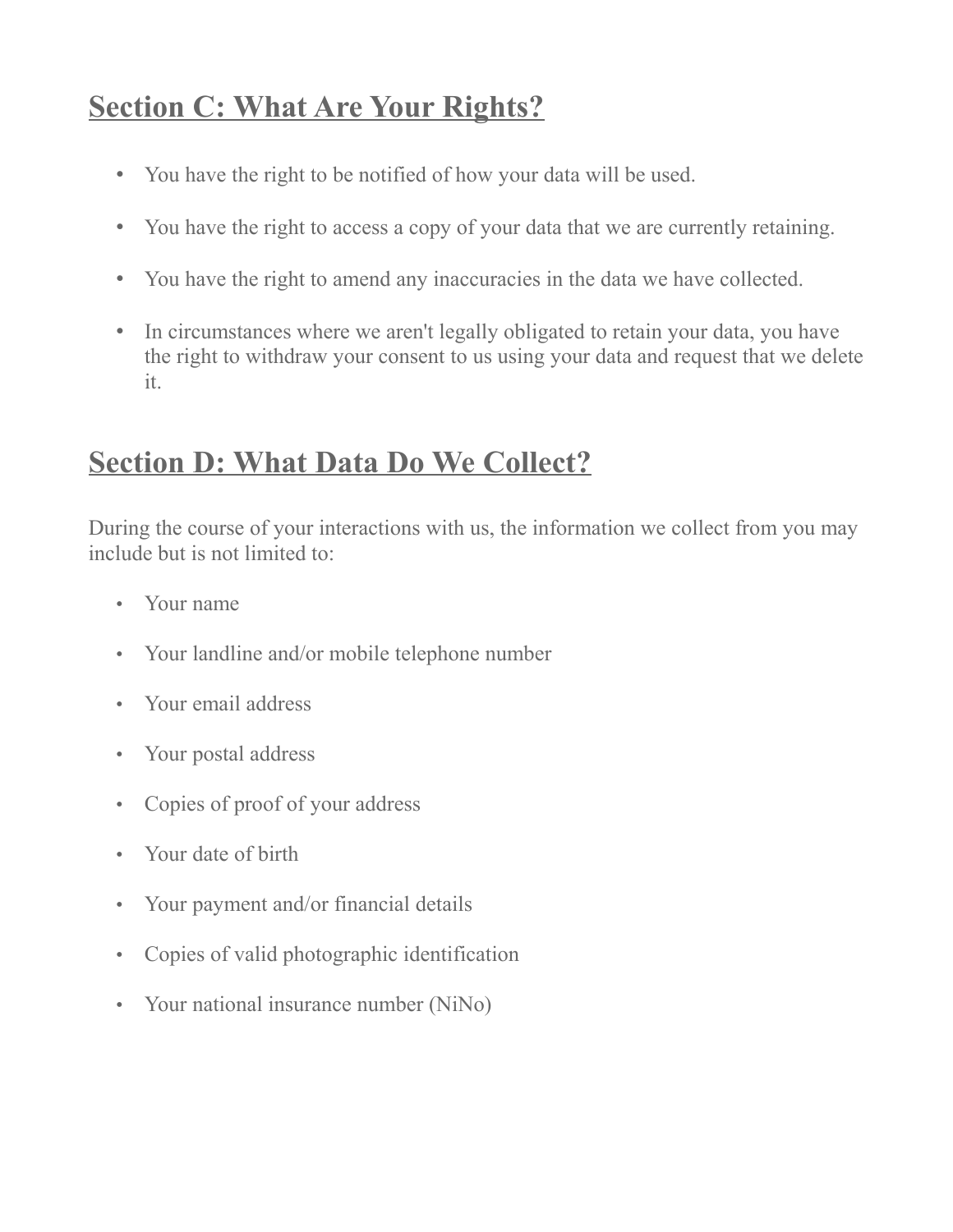# **Section E: How Will Your Data Be Used?**

Once your data has been collected through either our 'Contact Us' page, enquiry or registration forms, we will use your data to meet your demands and provide a high quality service. This may include but is not limited to:

- Using your data to provide information on the properties that you have made an enquiry about or that match the requirements you have registered with us.
- Using your data to provide information on the sales and/or lettings services that you have made an enquiry about or that we think may be of interest to you.
- Using your data to carry out identification checks in accordance with our legal obligation to conduct anti money laundering searches.
- Using your data to ensure that you are in a financial position to proceed with the purchase or renting of a property.

Additionally, it will be often necessary to share your data with third parties in order to complete essential tasks. See Section G to find out more.

# **Section F: How Long Do We Retain Your Data?**

Due to our legal obligations, there are certain circumstances where your data will be retained by us for a given period of time.

More specifically, if you participate in any financial transaction with us such as the sale of your property we are required to retain your data for seven years. Additionally, if for any purpose we have had to carry out an identification check, this data must be retained for five years as a result of money laundering regulations.

Outside of our legal obligations, we may retain your data if you have expressed an interest in a specific property in order to keep you informed of other properties that we believe you may be interested in.